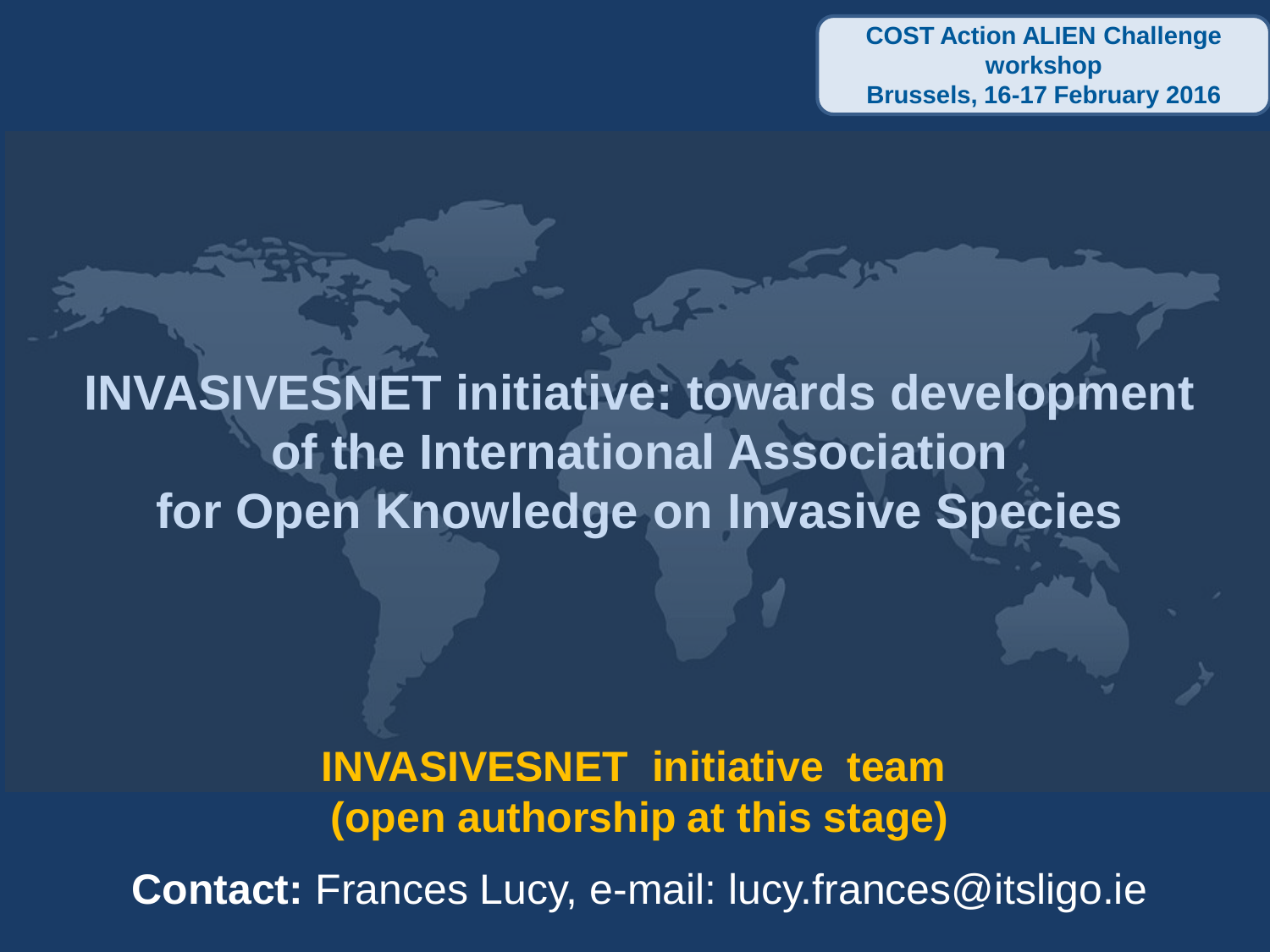**Open international association of experts in biological invasions, also serving as informal network of networks on invasive species**

**Why it is needed?** 

experts in this rapidly developing area are not well **organized (global professional society is missing);**

mechanisms of linking existing expert working groups **and networks are lacking;**

declining funding of research, management and **networking initiatives**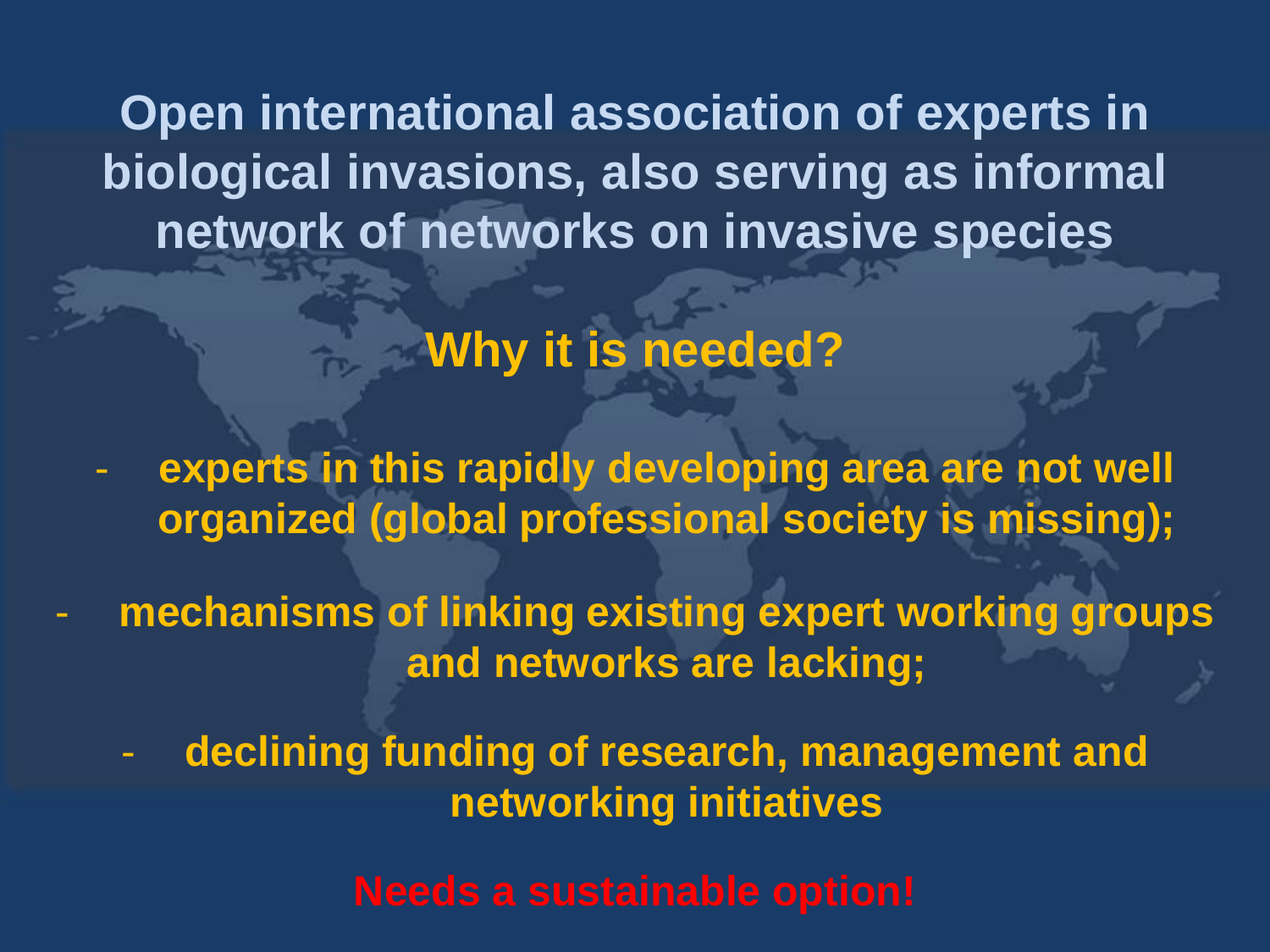# **Major international expert and information networking initiatives on invasive species**

**The Global Invasive Species Information Network (GISIN)**

> **The Global Invader Impact Network (GIIN)**

**IUCN Invasive Species Specialist Group (hosting Global Invasive Species Database)**

**The Society for The Study of Marine Bioinvasions conference series (ICMB)**

**The International Conference on Aquatic Invasive Species series (ICAIS)**

**Freshwater Invasives – Networking for Strategy workshop series (FINS)**

**SIL Working Group on Aquatic Invasive Species (hosting REABIC database and publishing open access journals** *Aquatic Invasions***,** *BioInvasions Records*  **and** *Management of Biological Invasions***)**

**Ecology and Management of Alien Plant Invasions conference series (EMAPi)**

**Formal CBD-related initiatives:**

**The Global Invasive Alien Species Information Partnership (GIASIPartnership)**

**Global Invasive Species Program (GISP, terminated in 2010 due to problems with funding)**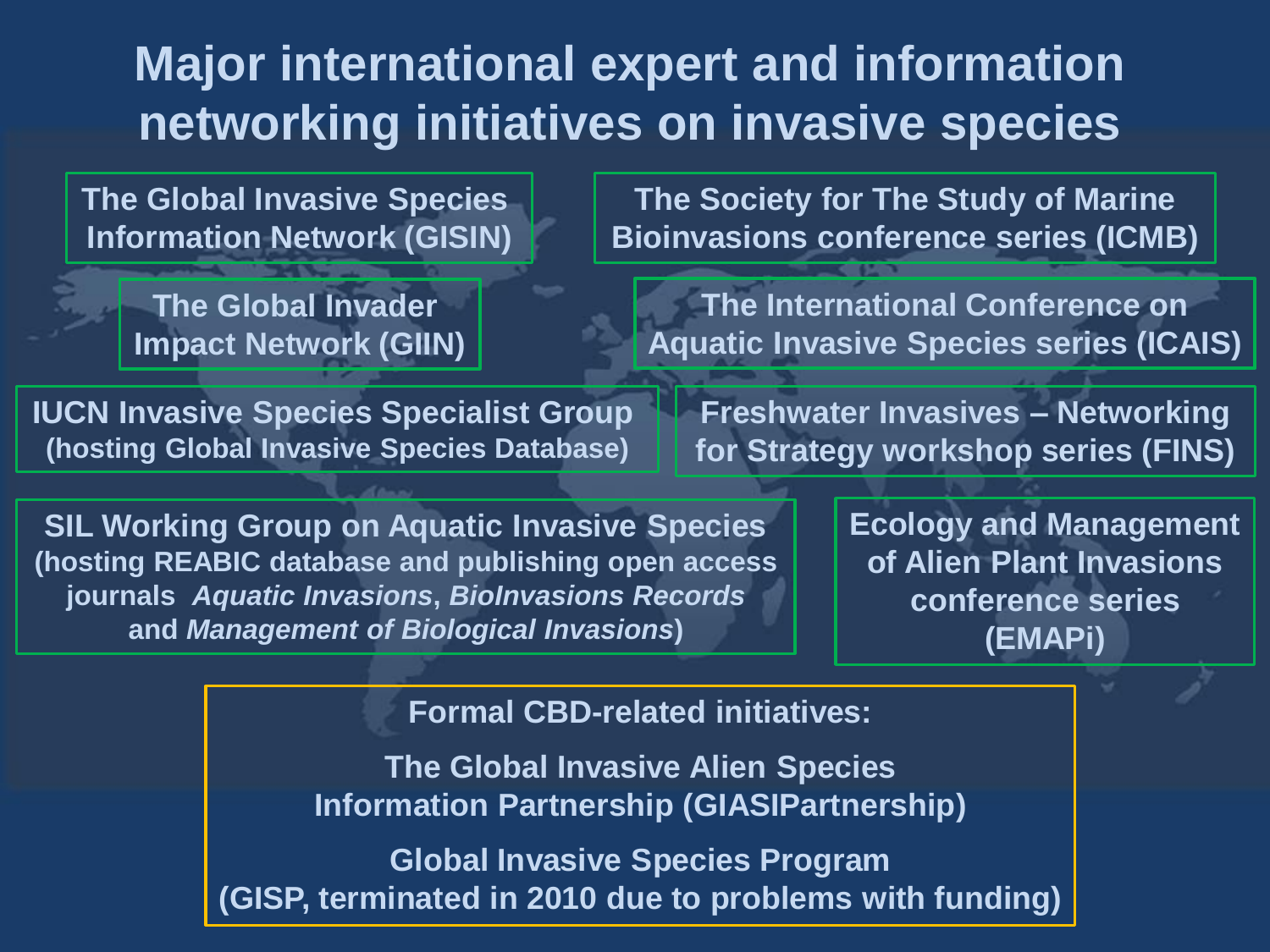## **Major European networking initiatives on invasive species**

**The European Group on Biological Invasions (NEOBIOTA)** since 1999

**European Information and Research Network on Aquatic Invasive Species (ERNAIS)** since 2001

**The European Network on Invasive Alien Species (NOBANIS)** since 2004

**Delivering Alien Invasive Species Inventories for Europe (DAISIE)** 2005-2008

**The East and South European Network for Invasive Alien Species (ESENIAS) Since 2012**

**The European Alien Species Information Network (EASIN)** since 2013 and **COST1209 action European Information System for Alien Species (ALIEN Challenge)** 2013-2017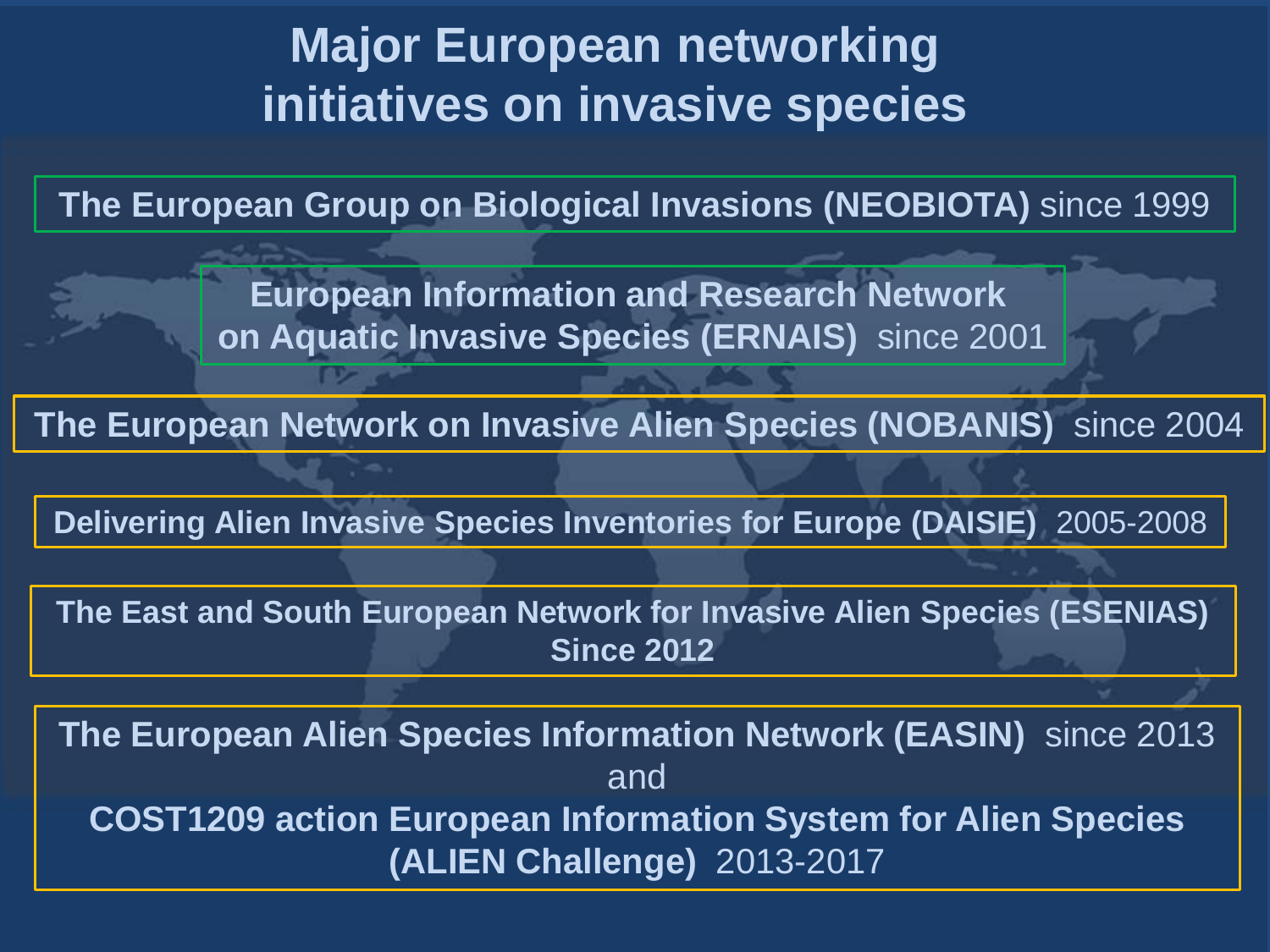**Global informal network of editors of thematic open access journals (***Aquatic Invasions***,** *BioInvasions Records***,** *Management of Biological Invasions***)**

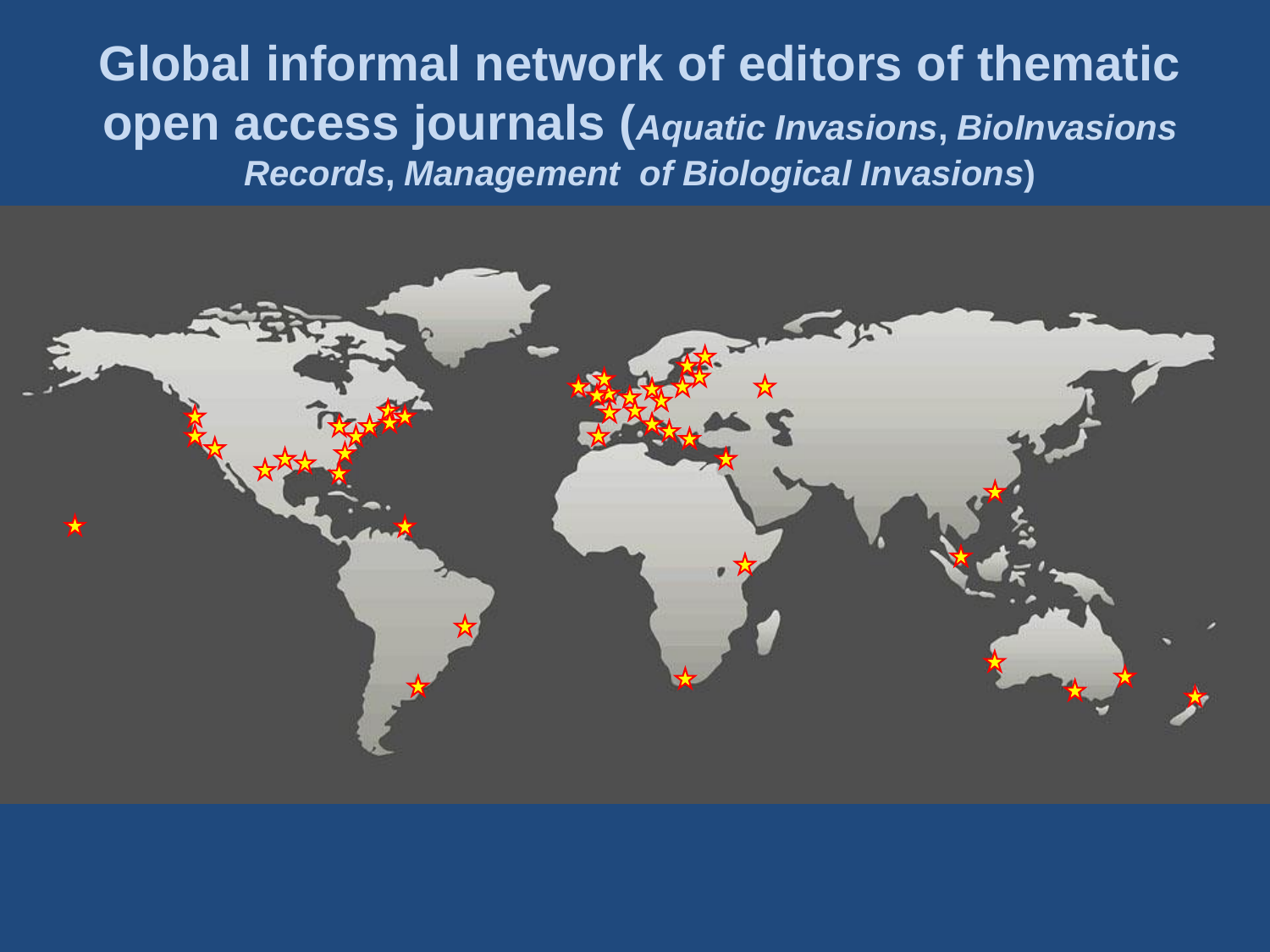#### **Our mission:**

**Facilitation of greater understanding and management of biological invasions by:**

**• creating a global network of networks for development of open knowledge and open data on invasive species; and • transfer of this knowledge to all interested stakeholders**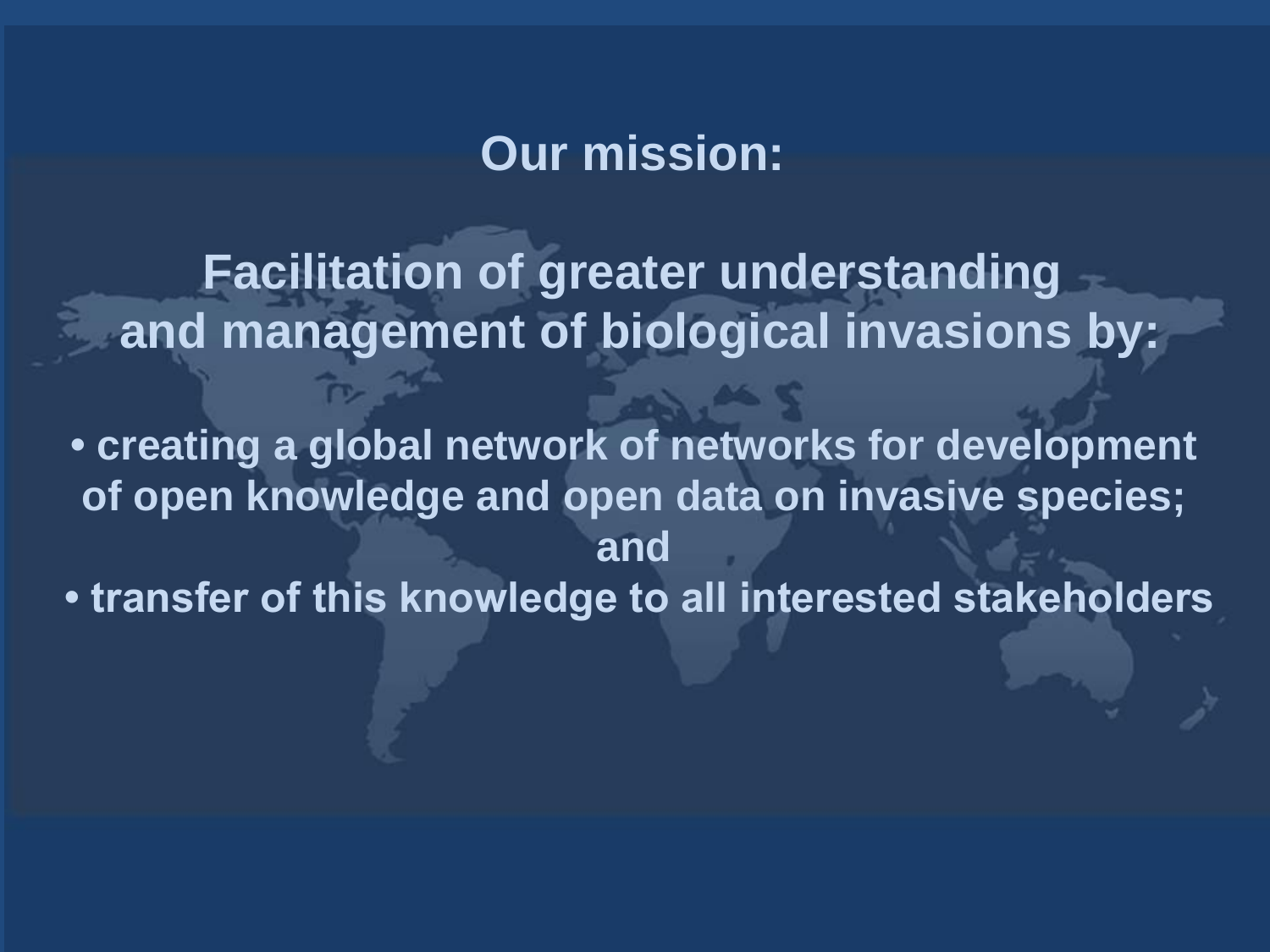### **Our objectives (1):**

**- deliver excellent open knowledge and open data on biological invasions and invasive species to all interested stakeholders . This will occur via publication of thematic open access journals and informational support of existing open databases on IAS (priority objective);**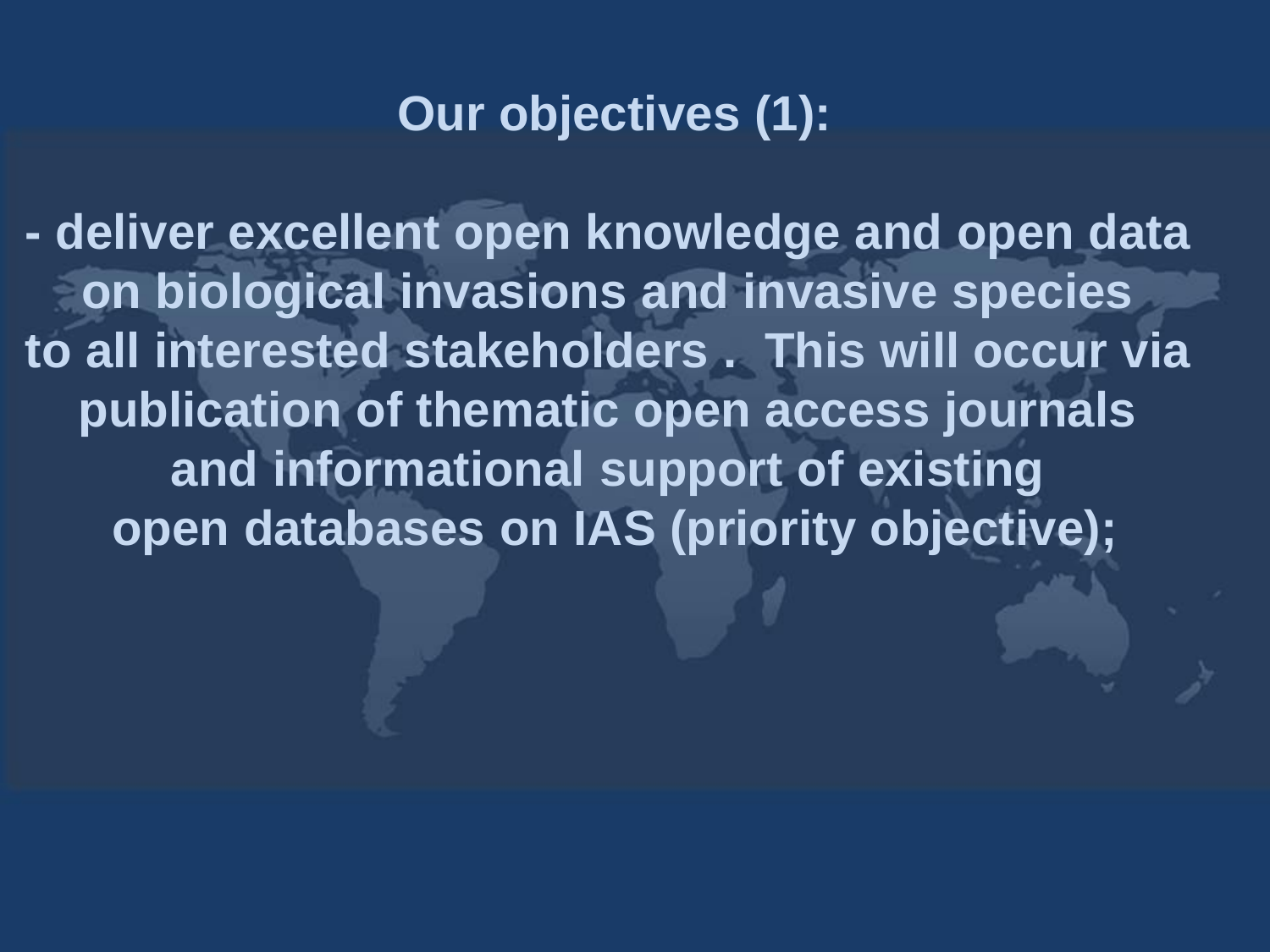### **INVASIVESNET objectives (2-4):**

- develop technical tools for collection, management and dissemination of information on IAS;

create an effective virtual communication platform on IAS-related issues for all interested stakeholders;

- support thematic international meetings;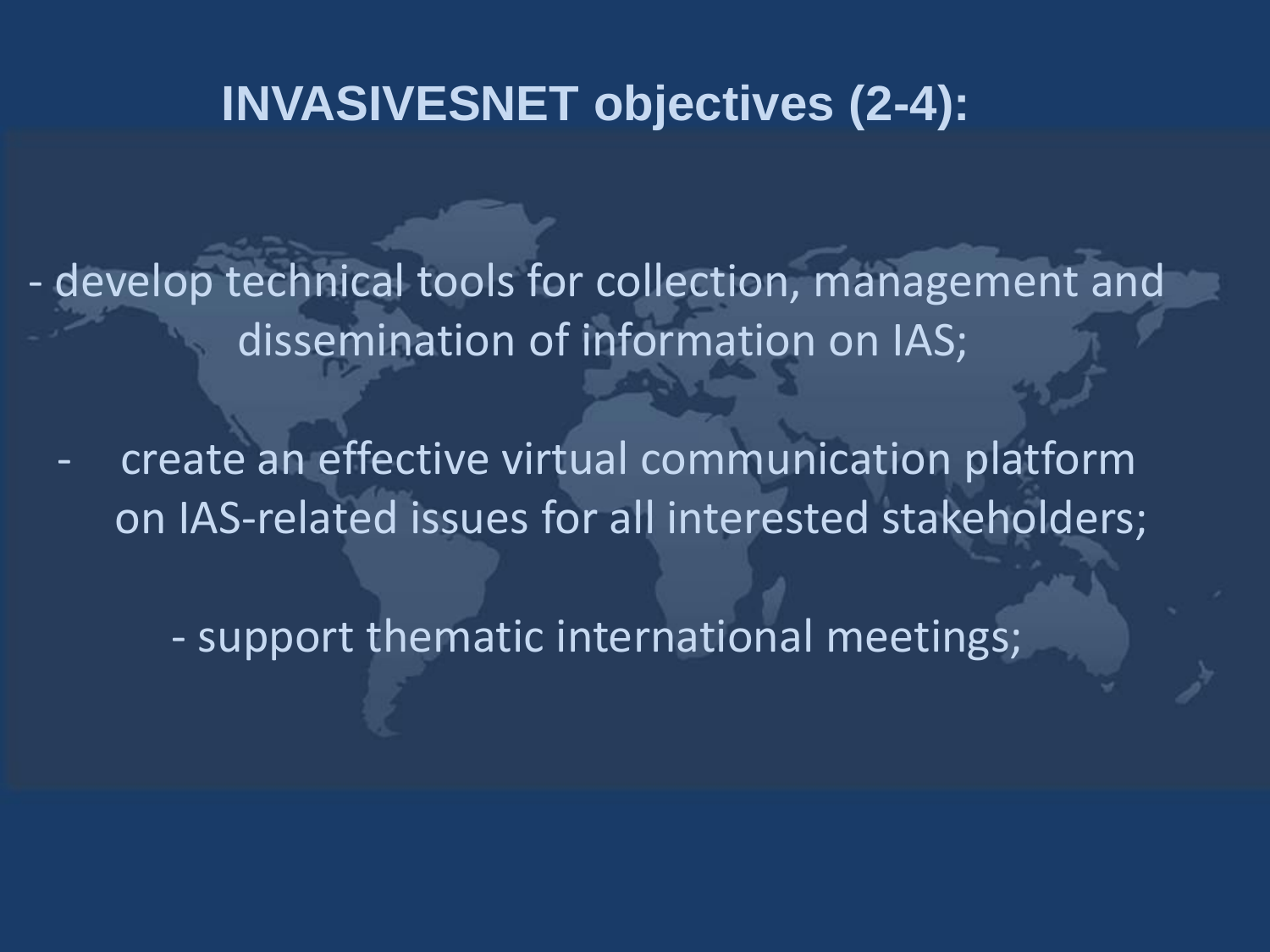### **INVASIVESNET objectives (5-8):**

support education and training on IAS science and management; support citizen science related initiatives;

- Target industries and companies to develop effective solutions of IAS-related issues;

recommend how legislation is implemented, such as the Nagoya protocol, so that such instruments support research on IAS.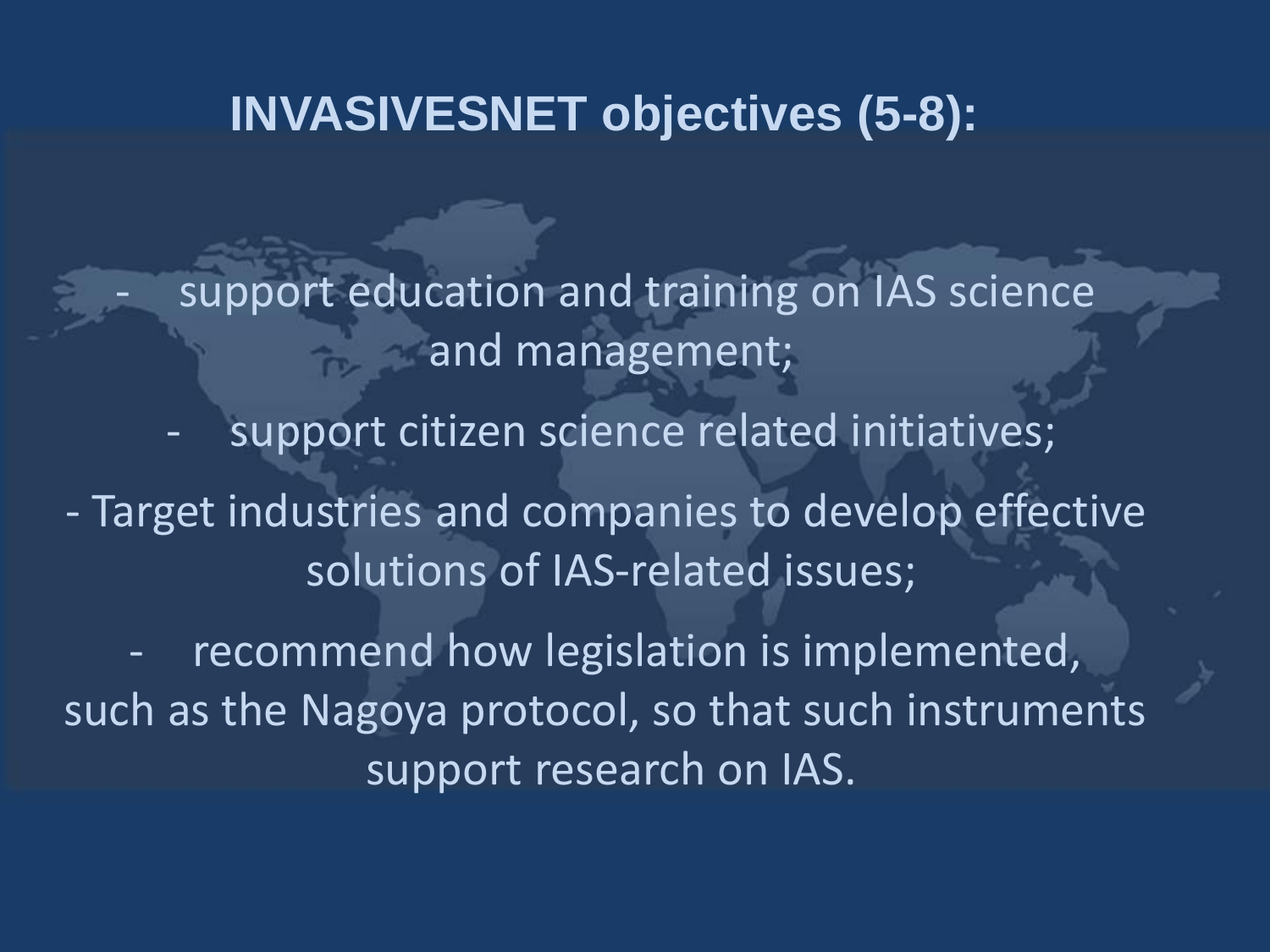# **INVASIVESNET :**

# **Services for experts, database managers and other networks**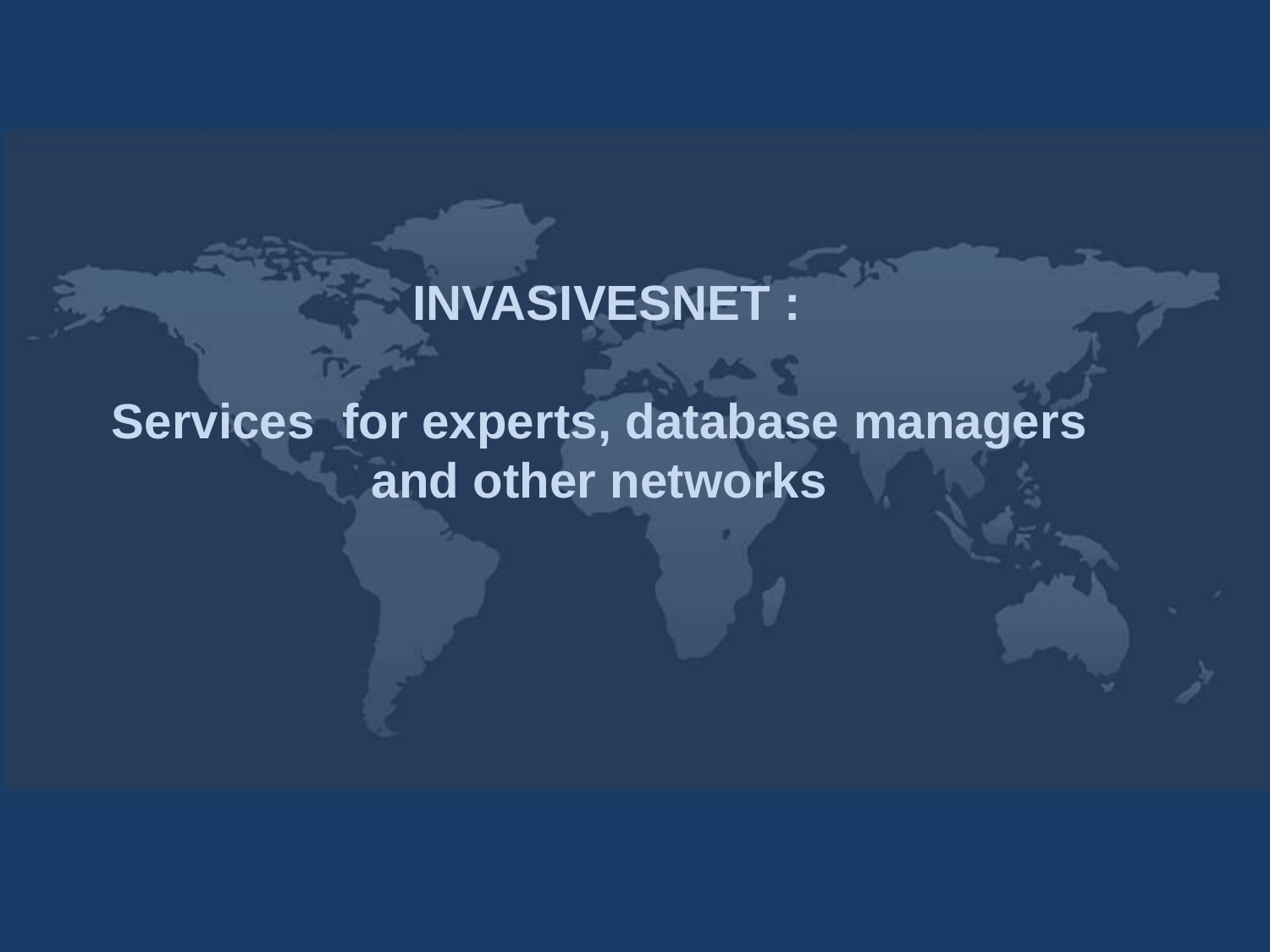**Networks of environmental agencies and managers**

**Networks of industries responsible for introductions of invasive species**

**Open access publishing**

**Information management**

**Networks of non-governmental environment protection organizations**

**Training and education**

**Networks of invasive species-related information systems** 

**Workshops and meetings**

**Networks of universities and other educational bodies**

**Networks of scientists and citizens (primary data holders)**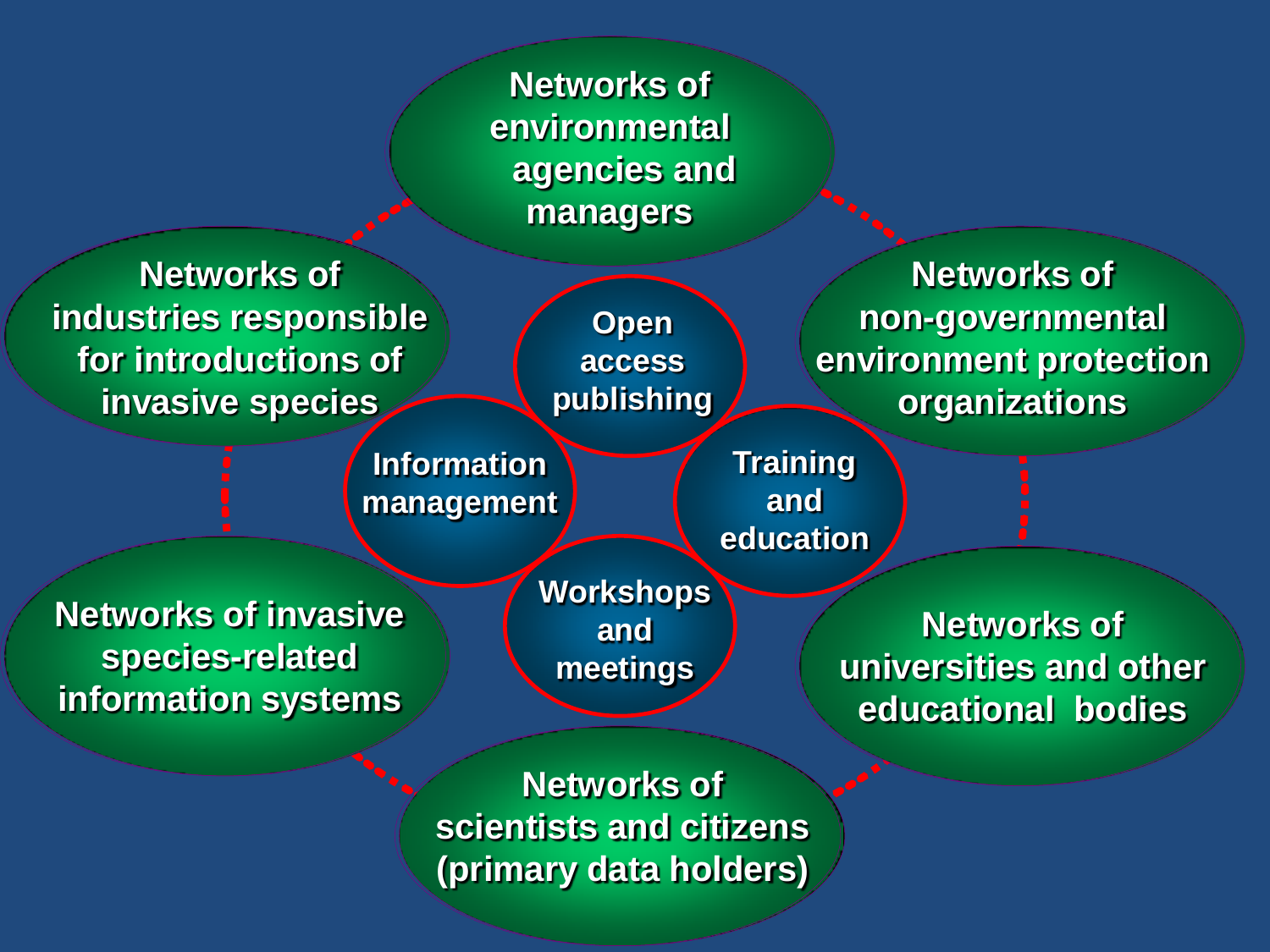**INVASIVESNET core element:**

**Open access journals as effective instruments for information collection and dissemination**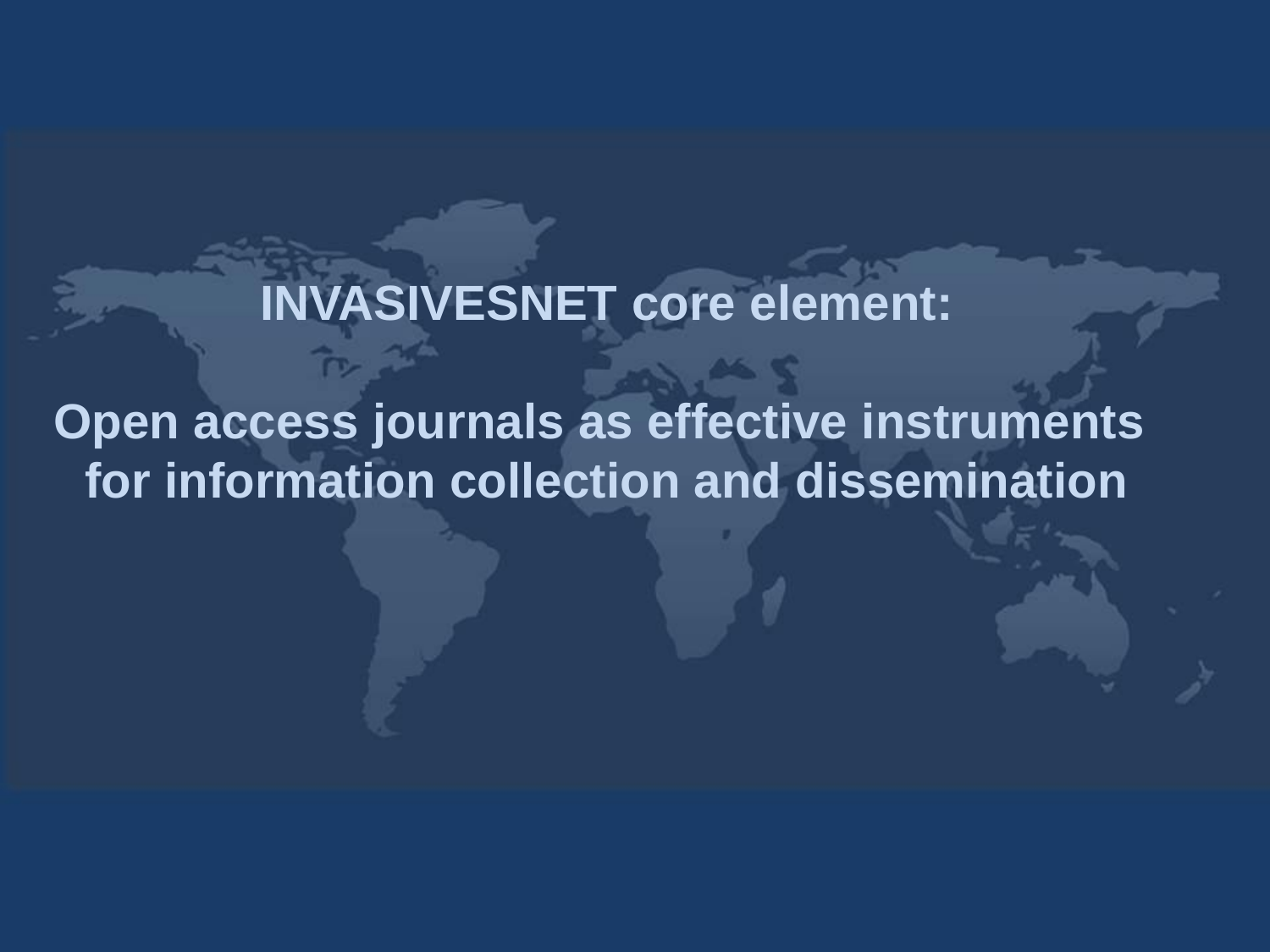**Networks of environmental agencies and managers**

**Networks of industries responsible for introductions of invasive species**

**Networks of invasive species-related information systems** 

 $\mathbf{L}$ **Open access journals**

4

**Networks of non-governmental environment protection organizations**

**Networks of universities and other educational bodies**

**Networks of scientists and citizens (primary data holders)**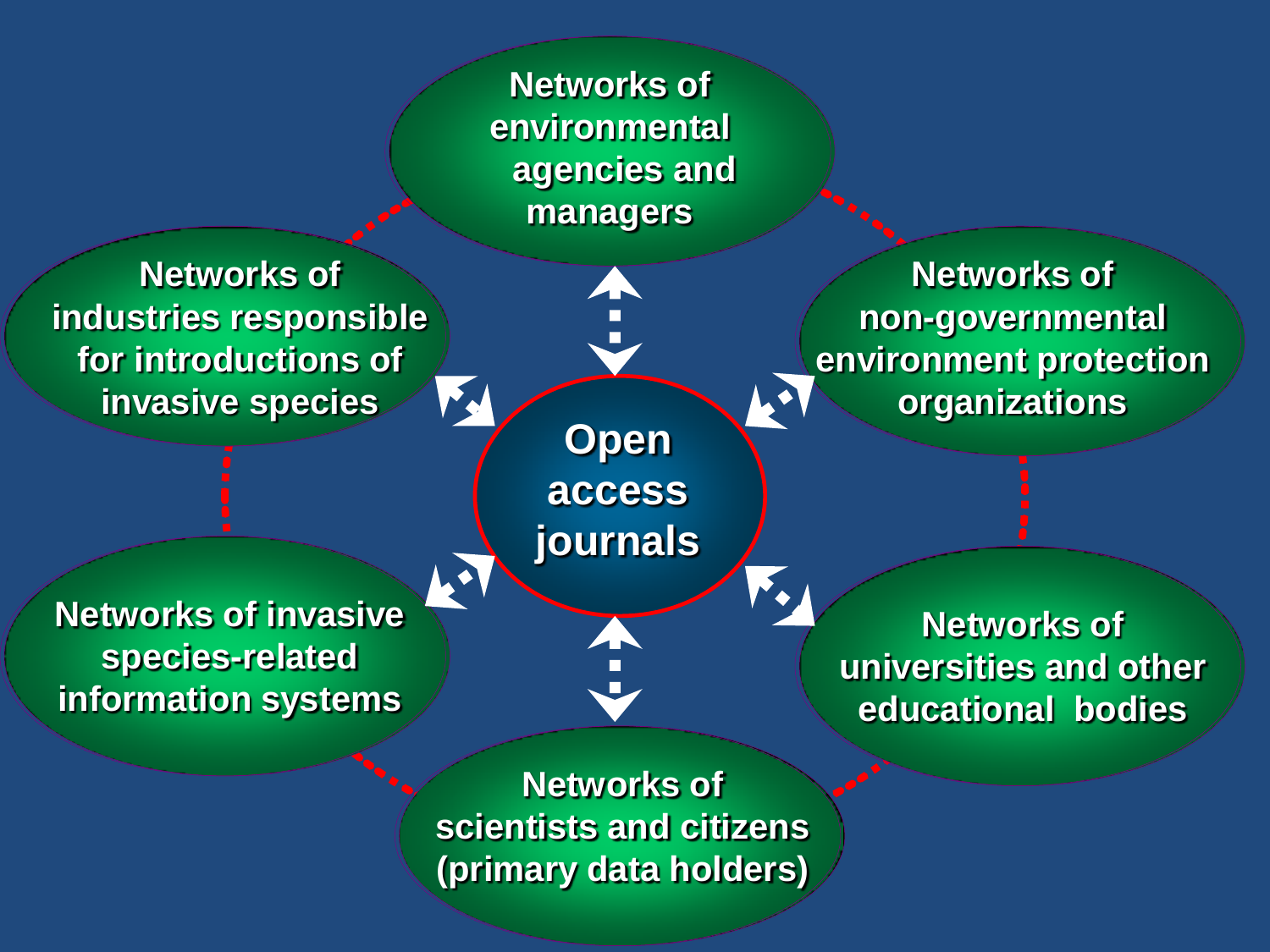#### **INVASIVESNET data management and publication services (1)**

- **1. Thematic open access journals, associated with INVASIVESNET can serve as cost-effective instruments for data collection and information management, and provide platform for linking IASrelated networks of scientists and database managers.**
- **2. The incorporation of thematic open access journals into IASrelated information systems represents an innovative costeffective approach to IAS-related information management and may contribute to sustainability and cost-effectiveness of operational information resources associated with INVASIVESNET.**
- **3. Effective data support mechanism for IAS-related information resources and decision support tools (associated with INVASIVESNET) should include user-friendly online software for data submission, data management, data presentation, and data publication services for primary dataholders - scientists and citizens (innovative publication platform is needed – it can be also useful for linking thematic open access journals by different publishers).**